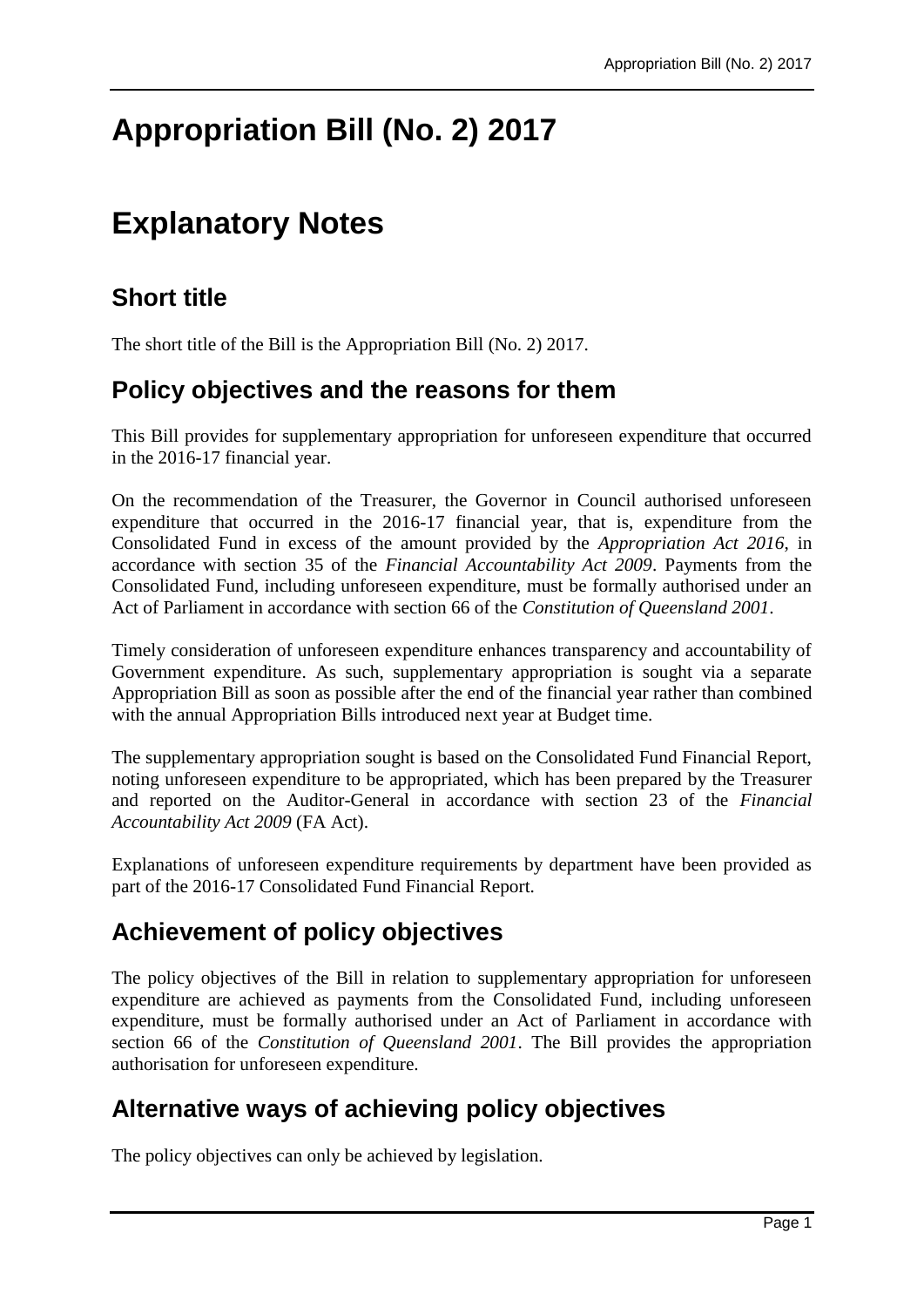#### **Estimated cost for government implementation**

There are no additional administrative costs in implementing the Bill as it seeks Parliamentary approval for expenditure incurred in the 2016-17 financial year.

#### **Consistency with fundamental legislative principles**

The Bill is consistent with fundamental legislative principles.

#### **Consultation**

Consultation has been undertaken with departments in establishing the appropriation payable of them pursuant to this Bill.

## **Consistency with legislation of other jurisdictions**

The Bill, in relation to the supplementary appropriation, is specific to the State of Queensland, and is not complementary to legislation of the Commonwealth or another state.